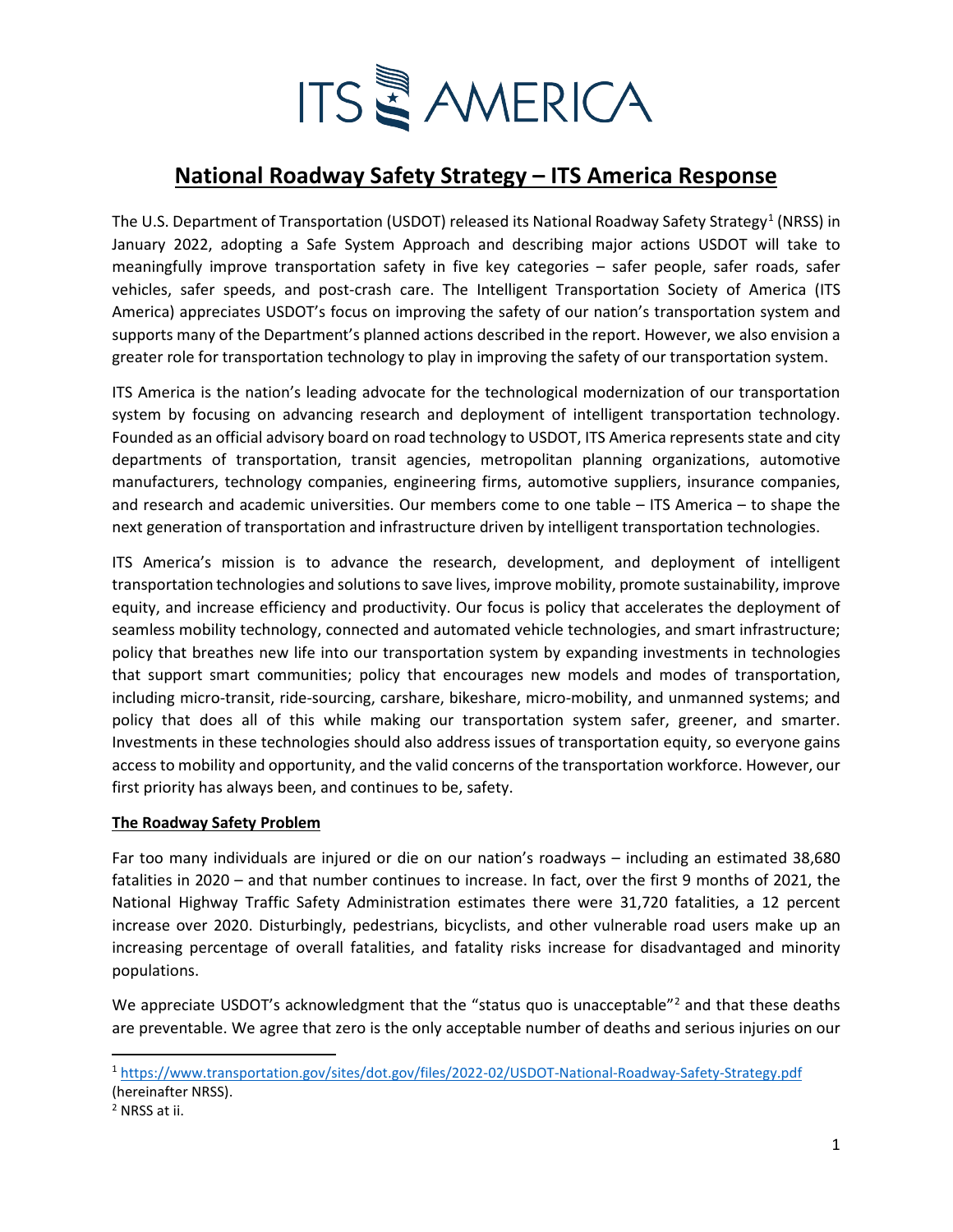

nation's roadways, and we will continue our efforts to advance the development and deployment of transportation policies and technologies so that we can ultimately reach that number.

We also agree that many opportunities to improve safety will also address two other priorities for USDOT and ITS America – increasing equity and addressing climate issues. In addition to safety, these priorities permeate the work that we do at ITS America.

## **A Safe System Approach**

In the NRSS, USDOT adopts a Safe System Approach as the guiding paradigm to address roadway safety, acknowledging both human mistakes and human vulnerability, while designing a redundant system to protect everyone. Notably, USDOT recognizes "the Safe System Approach as encompassing all the roadway safety interventions required to achieve the goal of zero fatalities,"<sup>[3](#page-1-0)</sup> but fails to adequately incorporate deploying transportation technology into the NRSS, thereby excluding numerous safety benefits these technologies provide.

Specifically, the NRSS identifies a Safe System Approach that incorporates six principles: (1) death and serious injuries are unacceptable. (2) humans make mistakes, (3) humans are vulnerable, (4) responsibility is shared, (5) safety is proactive, and (6) redundancy is crucial. Some of these principles state obvious facts that we can all agree on, including crashes involving deaths and serious injuries should be eliminated, that a transportation system should be designed to accommodate human vulnerabilities, and that all stakeholders share in the responsibility of advancing safety on our roadways.

To address the other three principles – humans make mistakes, safety is proactive, and redundancy is crucial – transportation technology must be incorporated. Technology provides the opportunity to prevent or mitigate human mistakes by providing more complete information to drivers or taking corrective action when crashes are imminent. Technology is proactive and can be used to identify and address safety concerns before they arise, such as with digital twinning technologies and the use of artificial intelligence. Finally, technology can fill the critical need of redundancy as a fallback protection should education, roadway design, traffic regulation, and enforcement fail. Transportation technology is the digital layer of protection that provides first-level and redundant safety benefits by preventing and mitigating crashes, fatalities, and injuries, all while making our transportation system more equitable and sustainable.

#### **The National Roadway Safety Strategy**

USDOT identifies five complementary objectives within its NRSS: (1) Safer People, (2) Safer Roads, (3) Safer Vehicles, (4) Safer Speeds, and (5) Post-Crash Care. Transportation technology can contribute to enhancing safety within each of these five objectives. While USDOT has incorporated some transportation technologies, including Advanced Driver Assistance Systems (ADAS) such as Automatic Emergency Braking (AEB), it fails to consider several other important technologies that can help achieve our shared objectives.

<span id="page-1-0"></span> $3$  NRSS at 6.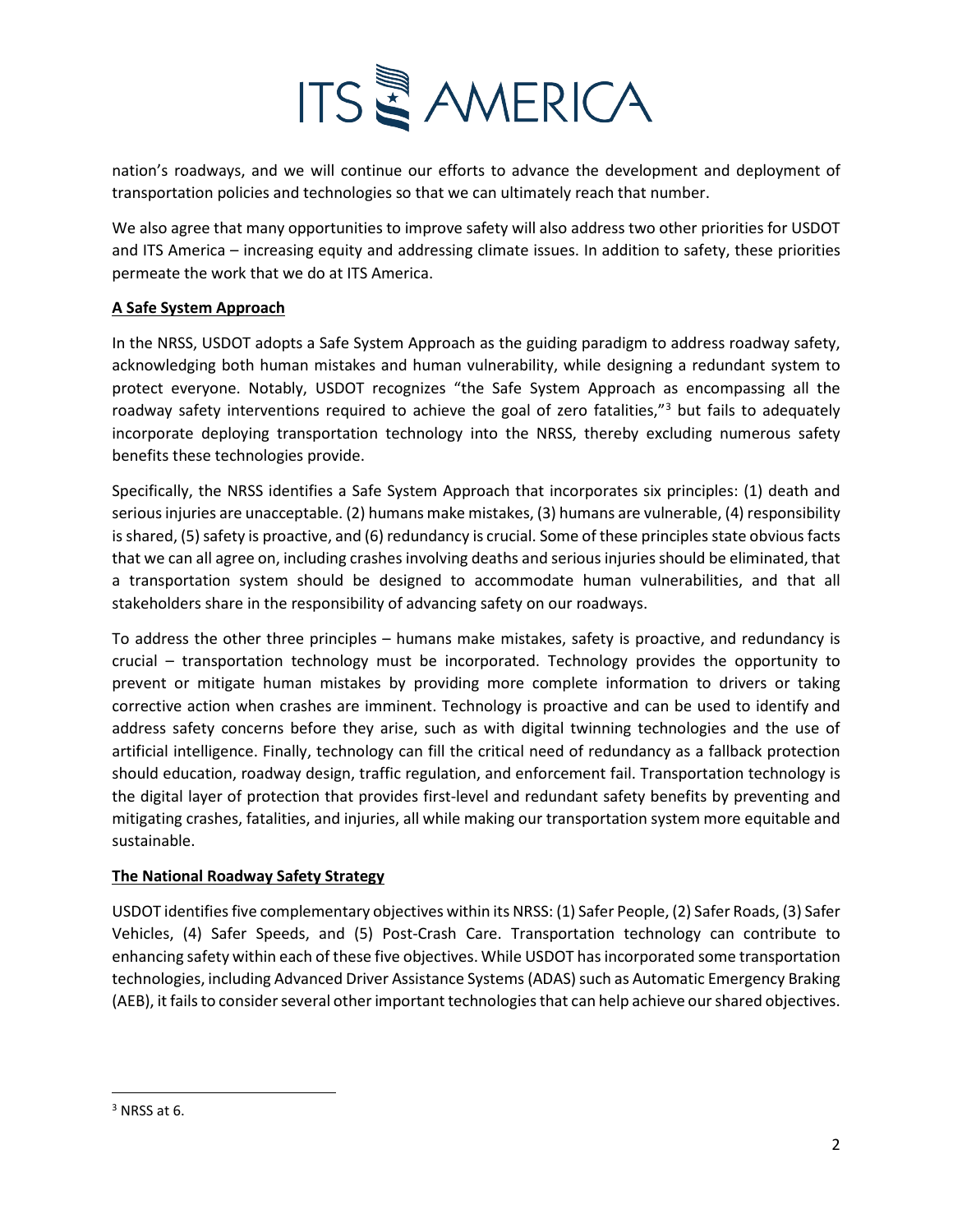

### *Safer People*

USDOT recognizes the need to "[e]ncourage safe, responsible behavior by people"[4](#page-2-0) in the transportation system. While not the only, or even primary factor, in many fatal traffic crashes, the actions that people take directly influence safety outcomes on our roadways. USDOT rightly acknowledges that technology has a key role to play in developing ways to measure and address drug and alcohol impairment and distracted drivers. However, technology can play a greater role by providing drivers and other road users with critical information about roadway, traffic, and weather conditions before a user encounters them through the deployment of connected vehicles and infrastructure. Additionally, public education regarding the uses, differences, and driver responsibilities surrounding ADAS and Automated Driving Systems will enhance the safety benefit of those technologies while preventing misuse. Finally, the continued development of automated vehicles (AVs) and Automated Driving Systems (ADS) technologies provide an opportunity to remove driver behavior from the equation in some or all situations.

- The Tampa Hillsborough Expressway Authority (THEA) has been working as a Connected Vehicle (CV) pilot site since 2015, implementing real-time Vehicle-to-Infrastructure (V2I) and Vehicle-to-Vehicle (V2V) communications. This included applications such as forward collision warning, red light violation warning, wrong way entry warning, emergency electronic brake light warning, and end of ramp deceleration warning. The program provided 14 alerts warning wrong-way drivers, helped drivers avoid 9 potential trolley crashes, and provided approximately 1,500 speed advisories per month.
- Wyoming's CV pilot program enables localized road condition information, such as fog or icy roads and high winds, to be broadcast from a roadside unit and received by connected vehicles. These alerts, which include work zone warnings, distress notifications, forward collision warnings, and spot weather impact warnings, serve to mitigate truck blow-overs along I-80 during harsh winter conditions and to prevent chain reaction pileups in low visibility conditions.

#### *Safer Roads*

USDOT identifies its Safer Roads objective as designing "roadway environments *to mitigate human mistakes* and account for injury tolerances, to encourage safer behaviors, and *to facilitate safe travel by the most vulnerable users*."[5](#page-2-1) The NRSS focuses its discussion of Safer Roads on roadway design and emphasizes the implementation of Complete Streets policies that prioritize the safety, comfort, and connectivity to destinations for all users, including pedestrians, bicyclists, those who use wheelchairs and mobility devices, transit riders, micro-mobility users, shared ride services, motorists, and freight delivery vehicles.

We agree that the transportation system should be designed with all of these users in mind and believe that technology can help ensure that roads are safe for all users. Technology can certainly be harnessed to mitigate human mistakes, examples include existing ADAS features such as Automatic Emergency Braking, Lane Departure Warning, and Lane Keep Assist as well as CV technologies that can alert a driver

<span id="page-2-0"></span><sup>4</sup> NRSS at 11.

<span id="page-2-1"></span><sup>5</sup> NRSS at 11, emphasis added.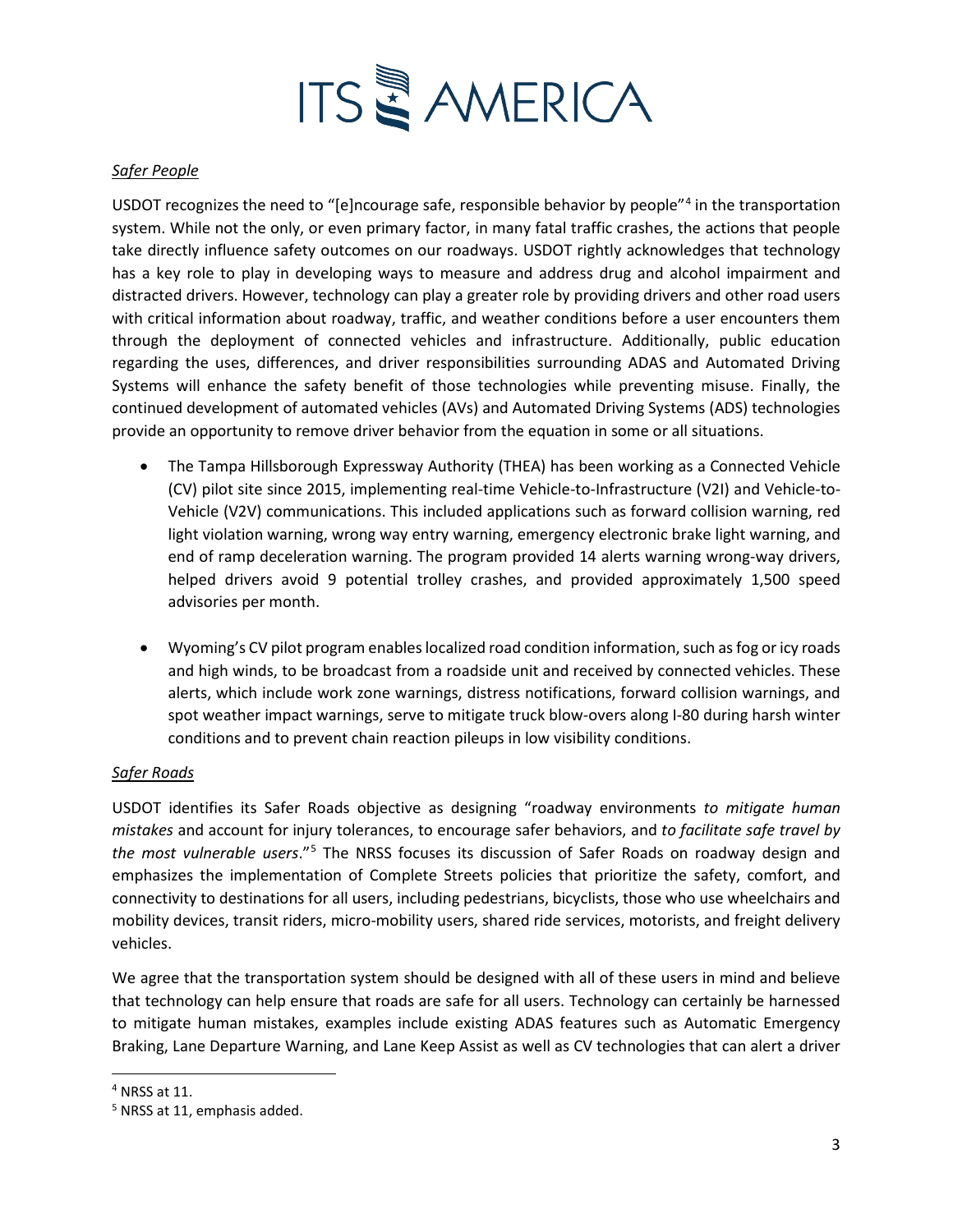

if another driver is likely to run a redlight, if a pedestrian is entering the crosswalk against a signal, or if a bicyclist is about to enter the roadway.

Additionally, transportation technologies can be deployed to facilitate safer travel by the most vulnerable users and support Vision Zero programs, including by providing data to help identify problematic intersections and better understand site-specific issues and contributing factors. Technology can also be used to ascertain the presence of bicyclists and pedestrians in the roadway.

- Law enforcement and traffic agencies in southern Nevada are using artificial intelligence (AI) technology from Waycare to position police and dynamic messaging signs. The year-long trials saw a 43 percent decrease in speeding drivers and 18 percent fewer crashes in the corridors of focus. The program included the collaboration of the Nevada Department of Public Safety (DPS) Highway Patrol division, Regional Transportation Commission (RTC) of southern Nevada, and the Nevada Department of Transportation. A cost-benefit analysis showed a 16-times return on the initial investment and more than \$3 million in economic benefits and savings.
- The City of Bellevue, Washington partnered with private industry to install 360-degree, highdefinition traffic cameras at a diverse group of intersections and to evaluate the collected data using proprietary AI software to identify traffic volumes, road user speeds, and near-crash traffic conflict indicators. The project collected around 5,000 hours of footage and 8.25 million road user observations, allowing for statistical relationships to be modeled that provided the ability to identify the most problematic intersections and better understand the nature of site-specific issues and contributing factors to crashes.
- Communities across the country, including Austin, Texas, and San Jose, California, are deploying Velodyne Lidar sensors, perception software, and real-time analytics at intersections to enhance vulnerable road user safety and further Vision Zero goals. The technology's high resolution, low latency, and nighttime performance, differentiates evidence-gathering from legacy systems to address safety and equity concerns with enhanced accuracy. For example, lidar can detect slowmoving or static objects on the roadway like humans or those with increased needs, particularly at night when most pedestrian fatalities occur, and provide the opportunity to extend crossing time for slower pedestrians. The technology also does not collect biometric data, meaning cities get rich traffic data without compromising privacy across the community. The real-time 3D mapping and traffic analytics like near-misses, road user types, red-light runners, and precise tracking, give cities data to understand problems on their roads and use evidence-based decisionmaking to address them.
- Adaptive traffic signal control (ATSC) systems coupled with digital twinning technology can test solutions and simulate different situations to improve the travel experience and safety in urban roadway networks. Beyond modelling and planning, digital twins of cities can also be used in traffic management. By combining traffic models with real-time traffic data, traffic operators get a strong tool to predict, optimize and control traffic and transport. If an accident happens, the system is able to give several options to possible actions such as road closure or detour, to reduce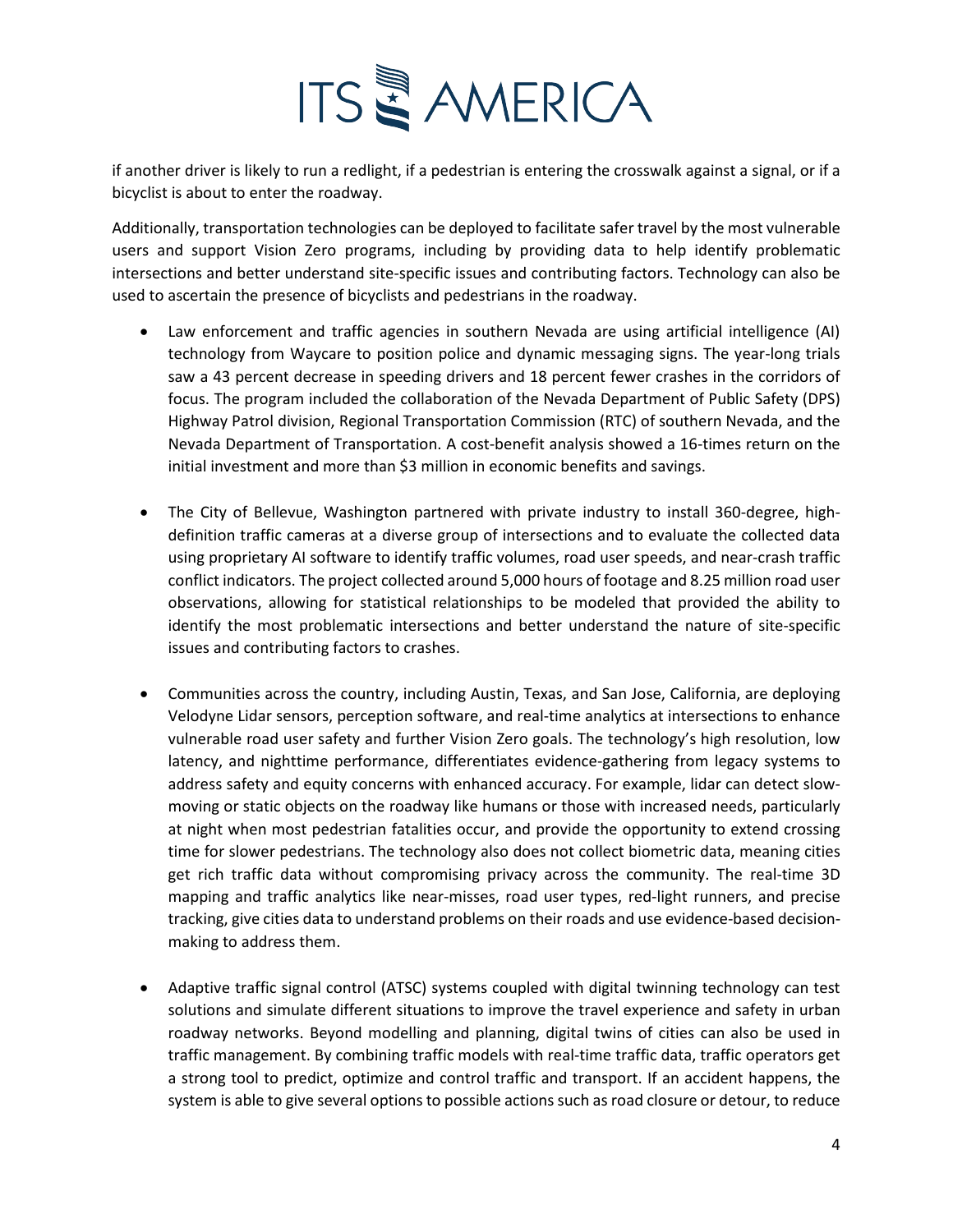

negative impacts on the network. This improves traffic flow and capacity, but also helps to increase road safety and reduce emissions.

- Google is using a data-driven approach to help states and local governments assess risk and prioritize investment in infrastructure accordingly. Index scores are generated for an overall risk score and are also broken out by topic areas such as (1) climate risks (erosion, flood, fire, drought, etc.), (2) safety, and (3) equity, helping agencies break down silos and take a more integrated approach based on the desired impact and outcomes.  The program uses satellite imagery and Google Earth data to assess climate risks which are then combined with transportation asset information such as road usage, traffic data, and conditions. The program also has safety use cases that bring in real-time traffic, weather, cameras, and incident information to identify patterns, such as identifying where excessive speeding is recurring and potential countermeasures. Another component allows state and local governments to better integrate equity considerations into decision making. Metrics help decisionmakers uncover, understand, and quantify disproportionate impacts on communities based on race, income, and other social and demographic factors on topics such as access to transportation, crashes and incidents, access to opportunity (fresh food, jobs, health, etc.), air quality, and climate impacts.  This program helps communities answer questions about equity, safety, and climate impacts on road networks, bridges, and the built environment that allows them to make more informed, communityresponsive decisions.
- Scooter companies have incorporated AI to evaluate whether, where, and for how long riders use scooters on sidewalks rather than roadways, which can be used by cities to evaluate infrastructure improvement needs and for individual rider education efforts to reduce the use of scooters on sidewalks and improve safety for pedestrians.
- In Houston, Texas, the TranStar online traffic management system alerts drivers in real-time regarding where flooding is likely occurring through the use of flood sensor data at 200 locations, allowing drivers to avoid problematic areas.
- Smart traffic signals can provide real-time data to infrastructure owners and operators to optimize traffic light control so that wait and travel times are reduced for all road users, reducing congestion which can increase safety. Additionally, data from thermal cameras, high-definition cameras, and wireless micro-radar sensors and determine the presence of pedestrians and bicyclists and be used to extend green phases for safe crossing.

# *Safer Vehicles*

USDOT states that its objective for Safer Vehicles is to "[e]xpand the availability of vehicle systems and features that help to prevent crashes."[6](#page-4-0) We agree that expanding the availability of ADAS technologies is key to improving the safety of vehicles. However, vehicle technology developments should not be limited

<span id="page-4-0"></span> $6$  NRSS at 11.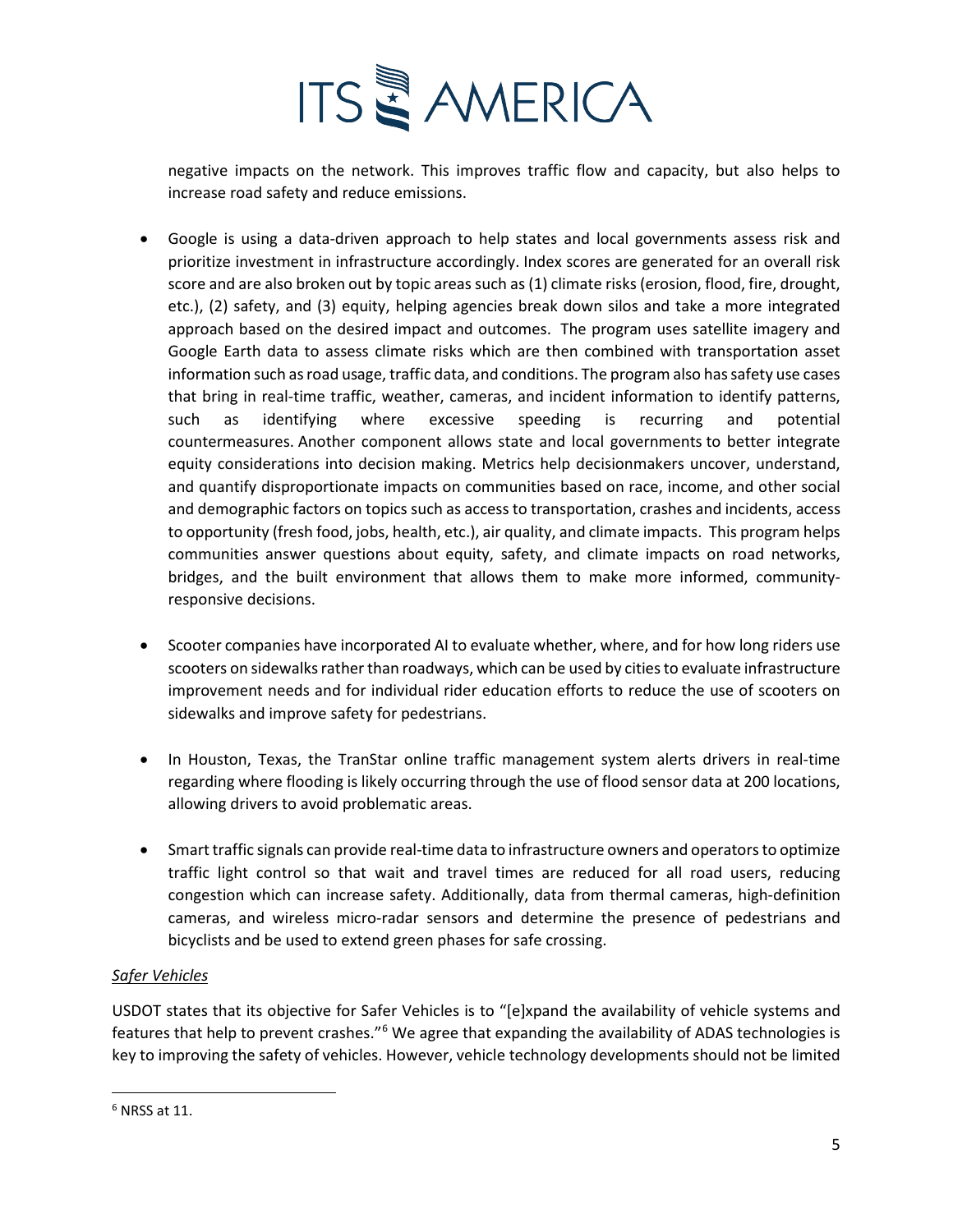

to these vehicle system features, and USDOT should also focus on incentivizing the *development* of ADAS and ADS technologies through robust research, pilot, and deployment efforts.

USDOT focuses much of its discussion on ADAS technologies, including Automatic Emergency Braking and Lane Departure Warning, but fails to adequately consider the promise of CV technology, V2V, V2I, and vehicle-to-pedestrian (V2P) applications. Further, while USDOT notes that it intends to require manufacturers to provide notification when there is a crash involving ADS, create a public database with this information, and timely investigate emerging vehicle safety issues arising from the deployment of new technologies, the Department does not identify how it will encourage the development and deployment of these technologies. Providing information to the public and investigating safety issues is important, but these must be coupled with an effort to educate the public on the anticipated safety benefits of these technologies and provide an environment that encourages the development and safe deployment of these technologies.

- ADAS technologies including collision avoidance, blind spot detection, and lane keep assist systems allow drivers to travel with an extra layer of support – providing critical alerts in time to avoid dangerous road situations or mistakes by the driver.
- CV technologies have numerous applications specifically designed to improve safety for bicyclists and pedestrians, two groups disproportionately impacted by recent increases in road fatalities.
- CV technologies can also enhance vehicle safety through the use of sensor data sharing messages (SDSM) and maneuver coordination messages (MCM), allowing vehicles to share their sensor data with other vehicles and providing for coordinated movement among vehicles during merging or at intersections.

# *Safer Speeds*

The Department's objective for Safer Speeds includes promoting safer speeds "in all roadway environments through a combination of thoughtful, context-appropriate roadway design, targeted education and outreach campaigns, and enforcement."[7](#page-5-0) USDOT notes that "[d]esign can help to make roads and streets 'self-enforcing,' offering drivers contextual encouragement – via lane width, intersection design, pedestrian and bicyclist infrastructure, and other features – to drive at safer speeds."[8](#page-5-1) USDOT also notes that "temporary conditions may necessitate slower speeds"<sup>[9](#page-5-2)</sup> and encourages the use of signage that permits variable speed limits and education on driving cautiously in inclement weather.

We agree that roadway design is an important factor in encouraging safe speeds and that roadway conditions are an important variable, but the deployment of technology should not be limited to variable speed limit signage. The roadway is not a static environment and drivers should be provided with relevant information concerning the roadway – including notification of high winds, icy conditions, traffic

<span id="page-5-0"></span> $<sup>7</sup>$  NRSS at 11.</sup>

<span id="page-5-1"></span> $8$  NRSS at 26.

<span id="page-5-2"></span> $9$  NRSS at 26.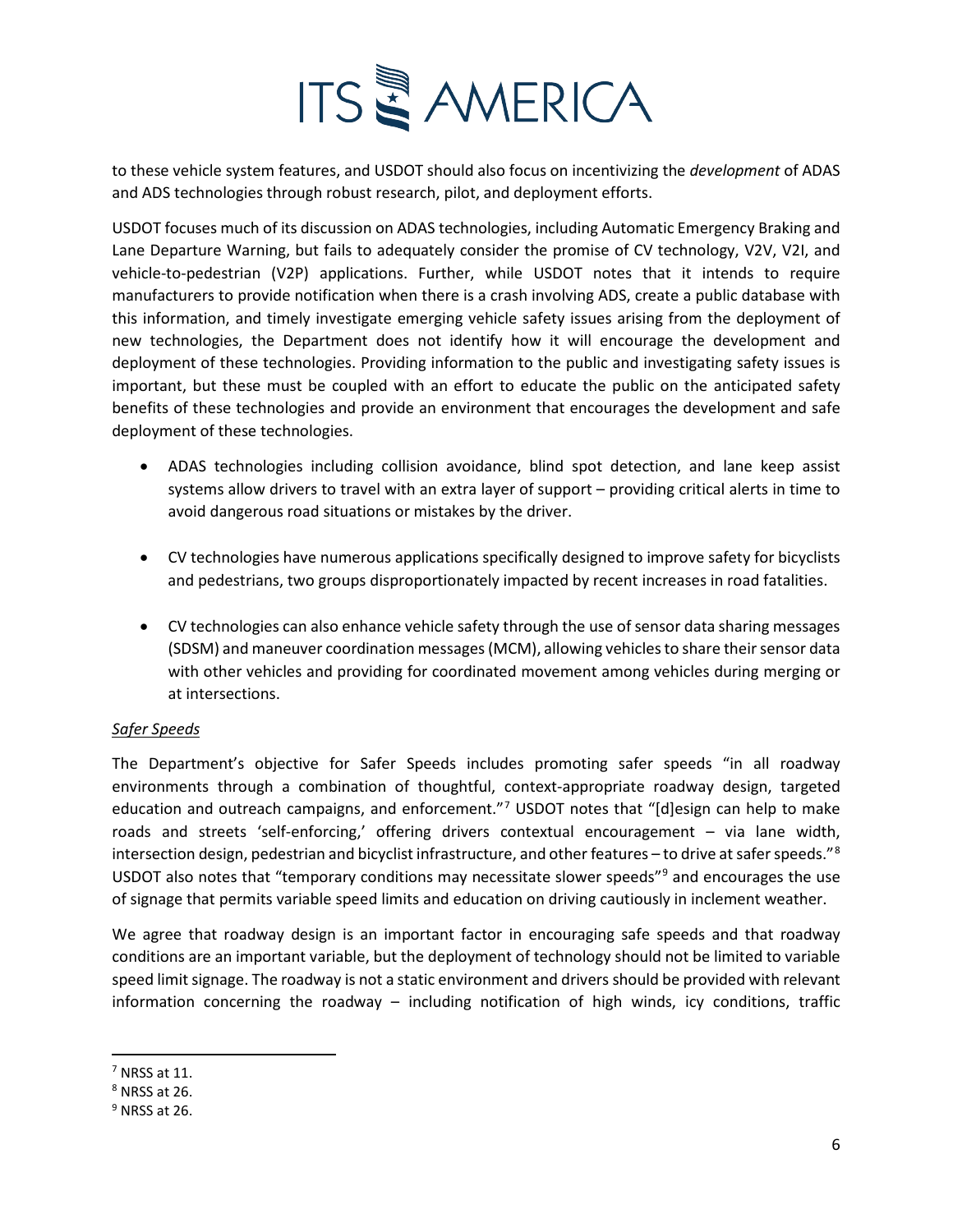

congestion, and the presence of emergency responders. CV technologies have the capability to provide all of this information and more to drivers wherever they are on the roadway.

- CV technologies can provide significant information regarding road conditions and safe traveling speeds to drivers. These technologies can alert drivers to upcoming congestion or a traffic crash, roadway conditions such as wind and ice, and the presence of emergency responders and work zones, providing drivers with ample time to adjust their speed accordingly.
- ADAS technologies such as adaptive cruise control can automatically slow a vehicle when a vehicle in front of it is traveling at a slower speed or suddenly changes speeds.
- Companies, including Google, are using real-time data to understand patterns and proactively identify actions to take to mitigate safety risks caused by excessive speeding. Machine learning models using cameras and other sensors and predictive analytics provide information to local infrastructure operators to identify problematic speeding and to address it proactively, leading to faster safety outcomes.
- Red-light cameras and speed cameras can improve compliance with posted speed limits and other traffic laws.

## *Post-Crash Care*

USDOT's objective for Post-Crash Care centers on expedient access to emergency medical care and creating a safe working environment for first responders and preventing secondary crashes. USDOT notes that the timing of the arrival of ambulances and emergency responders is a major factor in whether an injured person survives a crash and that transportation incidents, including crashes, are the second most common cause of death among both police officers and firefighters, and the leading cause of death among tow truck operators. The Department notes that 20 percent of crashes are secondary in nature, meaning they occur as a result of an earlier incident. USDOT's priorities include shortening ambulance on-scene response times and minimizing the exposure of first responders to surrounding traffic and the risk of secondary crashes.

While CV technology can significantly reduce or mitigate initial crashes, it can also improve post-crash care by reducing emergency response times and reducing the risk to emergency responders. Vehicle-to-Everything (V2X) technology benefits emergency response time by allowing for emergency response vehicle signal priority – changing traffic signals to hasten response times – and through V2V technology could prevent emergency response vehicles from crashing into one another or other vehicles on their way to a crash site. CV technology can also alert vehicles of response vehicles stopped on the roadway, providing drivers with sufficient notice to slow down and move over.

• CV technologies are poised to significantly improve emergency responder traffic safety as they rapidly approach emergency sites, primarily by providing applications like emergency vehicle preemption, which helps establish corridors for these vehicles to reach their destination. Already, states are working to make this possibility a reality. Georgia received an ATCMTD grant to deploy